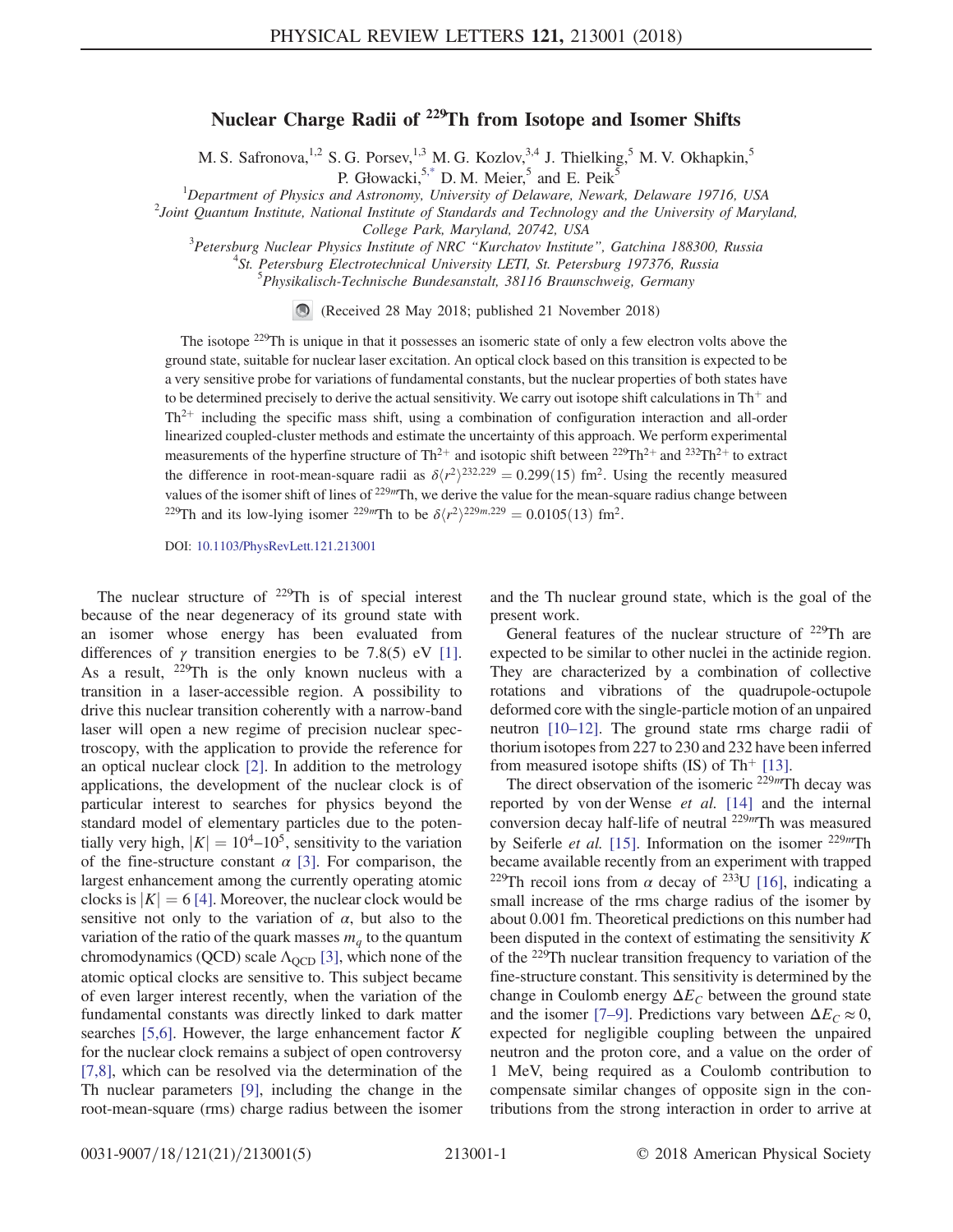the small total transition energy of 7.8 eV. Solving this problem based on experimental data on the isomeric charge radius change requires, therefore, a precise determination of the nuclear radii and moments [\[9\].](#page-4-7)

In order to improve the knowledge on the rms radii difference between isotopes of heavy systems, both reliable ab initio calculations and precise isotope shift measurements are required. To achieve the required precision, we have carried out the first calculation of the specific mass shift with a high-precision method that combines configuration interaction (CI) and the all-order linearized coupledcluster method.

Theoretical calculation.—We carry out isotope shift calculations in Th<sup>+</sup> and Th<sup>2+</sup>, as well as experimental measurements in  $Th^{2+}$ , to extract the difference in the rms radii of the <sup>229</sup>Th and <sup>232</sup>Th. These calculations are particularly challenging since Th ions are heavy systems with mixed electronic configurations containing 5f electrons that are very strongly correlated with core electrons. Therefore, both core-valence and valence-valence correlations have to be accounted for with a high precision. To achieve this, we use the hybrid approach that combines CI and the all-order linearized coupled-cluster methods  $(CI + all order)$  [\[17,18\]](#page-4-13). The isotope shift separates into the mass shift and the field shift (FS). The mass shift is further separated into the normal mass shift (NMS), simply calculated by the scaling of the experimental transition energy and the specific mass shift (SMS), which is very hard to calculate accurately [\[19\].](#page-4-14)

<span id="page-1-1"></span>The total change in the atomic frequency is given by

$$
\Delta \nu^{A'A} = (K_{\rm NMS} + K_{\rm SMS}) \left( \frac{1}{A'} - \frac{1}{A} \right) + K'_{\rm FS} \eta^{A'A}, \quad (1)
$$

where  $\eta^{A'A}$  can be defined (see, e.g., Ref. [\[20\]](#page-4-15)) as

$$
\eta^{A'A} \equiv \sum_{k \ge 1} c_k \delta \langle r^{2k} \rangle^{A'A} = \delta \langle r^2 \rangle^{A'A} \bigg( c_1 + \sum_{k \ge 2} c_k \frac{\delta \langle r^{2k} \rangle^{A'A}}{\delta \langle r^2 \rangle^{A'A}} \bigg). \tag{2}
$$

Here,

$$
\delta \langle r^{2k} \rangle^{A'A} = \langle r^{2k} \rangle^{A'} - \langle r^{2k} \rangle^{A},\tag{3}
$$

and  $c_k$  are the nuclear parameters.

<span id="page-1-0"></span>Assuming that the nucleus can be modeled as a homogeneously charged ball of the radius  $R$ , it is easy to show that in the linear approximation over  $(\delta R)^{A'A} \equiv R^{A'} - R^A$ ,

$$
\delta \langle r^{2k} \rangle^{A'A} = a_k R^{2k-1} (\delta R)^{A'A}, \tag{4}
$$

where  $a_k$  are the numerical coefficients and  $R \equiv R^{A'} \approx R^{A}$ . As follows from Eq. [\(4\)](#page-1-0), the ratios  $\delta \langle r^{2k} \rangle^{A/A} / \delta \langle r^2 \rangle^{A/A}$ do not depend on  $(\delta R)^{A'A}$  in this approximation. Then, introducing the coefficient  $K_{FS}$ , defined as

$$
K_{\rm FS} = K'_{\rm FS} \left( c_1 + \sum_{k=2} c_k \frac{\delta \langle r^{2k} \rangle^{A'A}}{\delta \langle r^2 \rangle^{A'A}} \right),\tag{5}
$$

<span id="page-1-2"></span>we can rewrite Eq. [\(1\)](#page-1-1) as follows:

$$
\Delta \nu^{A'A} = (K_{\text{NMS}} + K_{\text{SMS}}) \left(\frac{1}{A'} - \frac{1}{A}\right) + K_{\text{FS}} \delta \langle r^2 \rangle^{A'A}.
$$
 (6)

Earlier calculations [\[13,18\]](#page-4-9) assumed negligible SMS correction for Th; however, we find that it cannot be omitted in a precision calculation. A lowest-order estimate of the SMS correction to the relevant one-electron orbitals in the potential of the  $Th^{4+}$  ionic core indicated that SMS can be a few percent of the total IS, requiring further calculations. The NMS correction is only a few megahertz for the transitions of interest to this work and is negligible at the present level of accuracy.

The field shift operator  $H<sub>FS</sub>$  modifies the Coulomb potential inside the nucleus. We use the "finite field" method, which means that perturbation is added to the initial Hamiltonian with the arbitrary coefficient  $\lambda$ :  $H \rightarrow H_{\lambda} = H + \lambda H_{FS}$ . The coefficient  $\lambda$  has to be sufficiently large to make the effect of the field shift significantly larger than the numerical uncertainty of the calculations but small enough to keep the change in the energy linear with  $\lambda$ . We find eigenvalues E by direct diagonalization of  $H_{\lambda}$  and then find the field shift coefficient  $K_{FS}$  as [\[21,22\]](#page-4-16)

$$
K_{\rm FS} = \frac{5}{6R^2} \frac{\partial E}{\partial \lambda}.
$$
 (7)

It was verified that using the Fermi distribution does not change the results well within the uncertainties of the calculations [\[23\]](#page-4-17).

The conversion factor from atomic units to SI units for the coefficient  $K_{\text{FS}}$  is 1 a.u. = 2.3497 × 10<sup>-3</sup> GHz/fm<sup>2</sup>. The specific mass shift is calculated by modifying the Hamiltonian with the SMS operator  $H \rightarrow H_{\lambda} = H + \lambda H_{\text{SMS}}$ . The SMS coefficient is given by the corresponding derivative  $K_{\text{SMS}} = (\partial E/\partial \lambda)$ . The conversion factor from atomic units to SI units for the coefficient  $K_{\text{SMS}}$  is 1 a.u.  $= 3609.46 \text{ GHz/amu.}$ 

Experimental method.—In the experiment we use a radio-frequency trap [\[24\]](#page-4-18) loaded with  $\approx 10^6$  Th<sup>+</sup> ions by laser ablation from a target containing <sup>229</sup>Th and <sup>232</sup>Th and further three-photon ionization of trapped  $Th<sup>+</sup>$  to produce  $\approx 10^3$  Th<sup>2+</sup> ions [\[16\].](#page-4-12) The ions are cooled close to room temperature by collisions with a high-purity argon buffer gas. The isotopic shift between <sup>229</sup>Th and <sup>232</sup>Th is measured for three transitions in  $Th^{2+}$  from the electronic ground state and the low-lying  $63<sub>2</sub>$  state (levels are labeled by their energy in  $cm^{-1}$  and electronic angular momentum J as subscript, see Fig. [1\)](#page-2-0). We excite the transitions from the state  $0_4$  to the states  $15148_4$  and  $21784_4$  with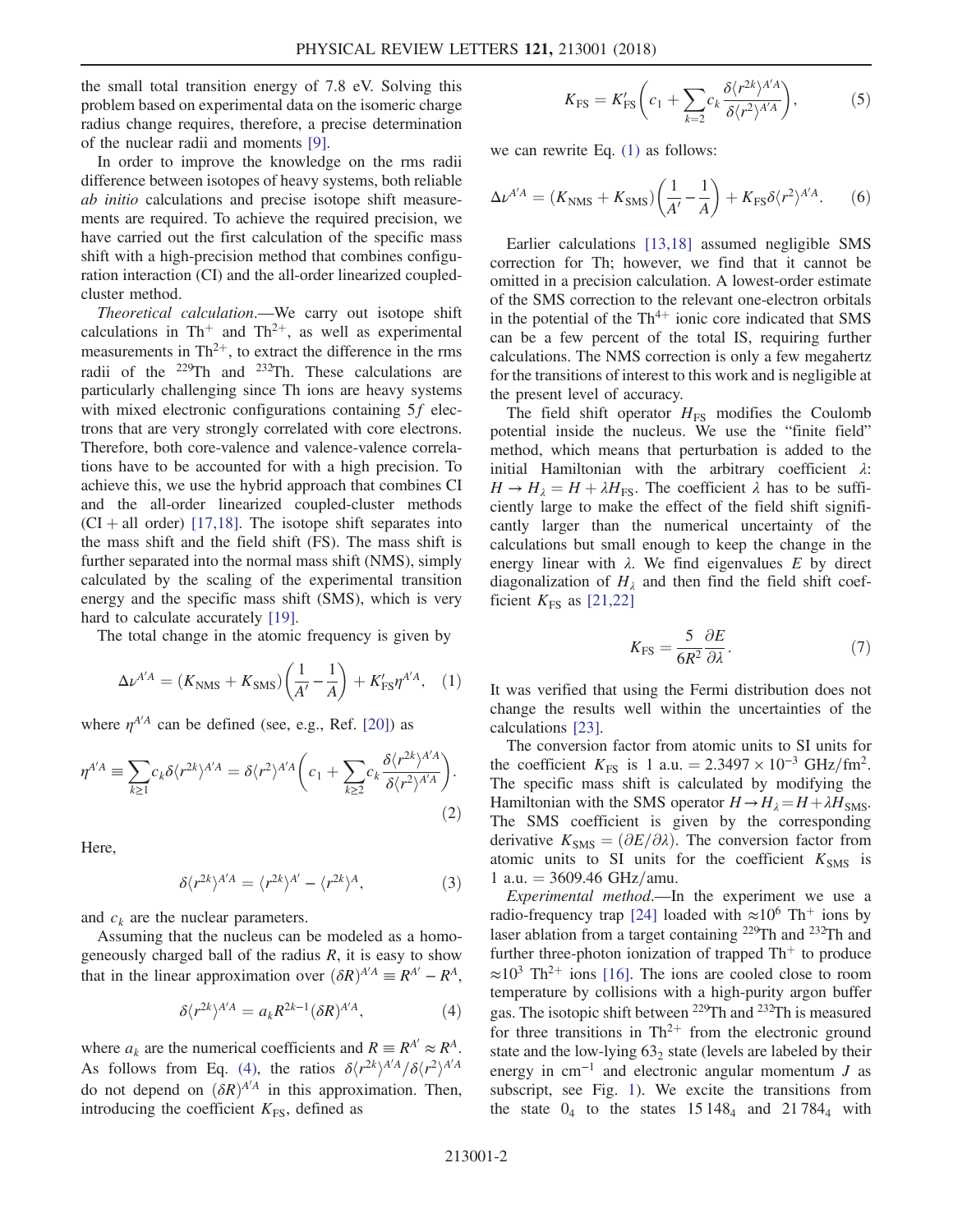<span id="page-2-0"></span>

FIG. 1. Partial level scheme of  $Th^{2+}$ , showing the transitions relevant to our investigations. The levels are labeled by their energy in cm<sup>−</sup><sup>1</sup>, electronic angular momentum J, and the dominant configuration of the valence electrons. Laser excitation is shown with solid arrows. The detection is provided via fluorescence decay, indicated by dashed lines.

external-cavity diode lasers (ECDLs) at 660 and 459 nm, respectively, and the transition from the level  $63<sub>2</sub>$  to  $20711<sub>1</sub>$ with an ECDL at 484 nm. The  $63<sub>2</sub>$  state is populated by about 30% of the ions in the trap, which provides suitable excitation signals. The output power of all lasers is in the range of 10 mW. We scan the frequency of the ECDLs in the range of  $\approx 10$  GHz to cover the frequency interval between the <sup>232</sup>Th and <sup>229</sup>Th isotopes. The laser beams are retroreflected to provide saturated absorption spectroscopy. To measure the frequency detuning of the lasers during the scanning, a temperature stabilized confocal cavity is used. The fluorescence detection is provided by a photomultiplier operating in photon counting mode. For the excitations at 459 and 484 nm, sensitive fluorescence detection of these ions is performed using decay channels at other wavelengths, free from background of laser stray light. The fluorescence signal for the excitation at 660 nm is detected on the same wavelength and therefore is not free from laser background. The three spectra are shown in Fig. [2.](#page-2-1) The centers of the  $232Th^{2+}$  lines can be easily identified by their nonlinear resonance, but most of the Doppler-free resonances of the  $229Th^{2+}$  hyperfine structure (hfs) are not resolved due to insufficient signal-to-noise ratio, limited by the ion storage time. We therefore identify the center of the hfs for each transition by overlaying the spectroscopy signal with a calculated line shape using the hyperfine constants (A, B) of the involved levels presented in Ref. [\[25\].](#page-4-19) The central frequency is then determined for  $A = B = 0$ . The main contributions to the uncertainties result from the laser frequency interval measurement and from the fit of the calculated hfs to the experimental spectra, giving the same combined rounded value for the uncertainty in all three transitions. While the measured and calculated spectra for the  $63<sub>2</sub> \rightarrow 20711<sub>1</sub>$  and  $0<sub>4</sub> \rightarrow 15148<sub>4</sub>$ transitions are in good agreement, we see a mismatch in

<span id="page-2-1"></span>

FIG. 2. Fluorescence signals of  $232Th^{2+}$  and  $229Th^{2+}$  obtained with saturated absorption spectroscopy (blue) and calculated line shape (red). The Doppler-free resonances are visible in the <sup>232</sup>Th<sup>2+</sup> resonances, but most of them are not resolved for <sup>229</sup>Th<sup>2+</sup> due to the limited signal-to-noise ratio. The centers of the hyperfine structures of  $229 \text{Th}^{2+}$  are therefore identified by overlaying the fluorescence signal with the calculated line shape using the hyperfine constants presented in Ref. [\[25\].](#page-4-19) (a) Transition  $0_4 \rightarrow 21784_4$  at 459 nm, (b) transition  $63_2 \rightarrow 20711_1$  at 484 nm, and (c) transition  $0_4 \rightarrow 15 148_4$  at 660 nm.

amplitudes for the  $0_4 \rightarrow 21784_4$  transition, possibly attributed to optical pumping of the decay channels [\[26\]](#page-4-20). However, it is still possible to overlap both spectra according to the visible nonlinear resonances and the overall hyperfine splitting (see Supplemental Material for details [\[27\]](#page-4-21)). The measured isotope shifts are shown in Fig. [2](#page-2-1) and listed in Table [I.](#page-3-0) The experimental data for the transition  $63<sub>2</sub> \rightarrow 20711<sub>1</sub>$  are also presented in Ref. [\[16\]](#page-4-12), but the fit is reevaluated taking into account saturation effects.

Results.—The results for the FS and SMS  $\partial E/\partial \lambda$ derivatives and coefficients are summarized in Table [I](#page-3-0). We use two different methods for the calculations of the field shift: combination of the CI with many-body perturbation theory  $(CI + MBPT)$  [\[29\]](#page-4-22) and the more accurate CI+all-order method [\[17\]](#page-4-13). These approaches allow one to incorporate core excitations in the CI method by constructing an effective Hamiltonian  $H_{\text{eff}}$  using either second-order MBPT or linearized coupled-cluster methods, respectively. The CI+all-order method includes third- and higherorder corrections to the effective Hamiltonian. Using two methods allows us to establish the effect of the higher orders and to estimate the accuracy of the final results.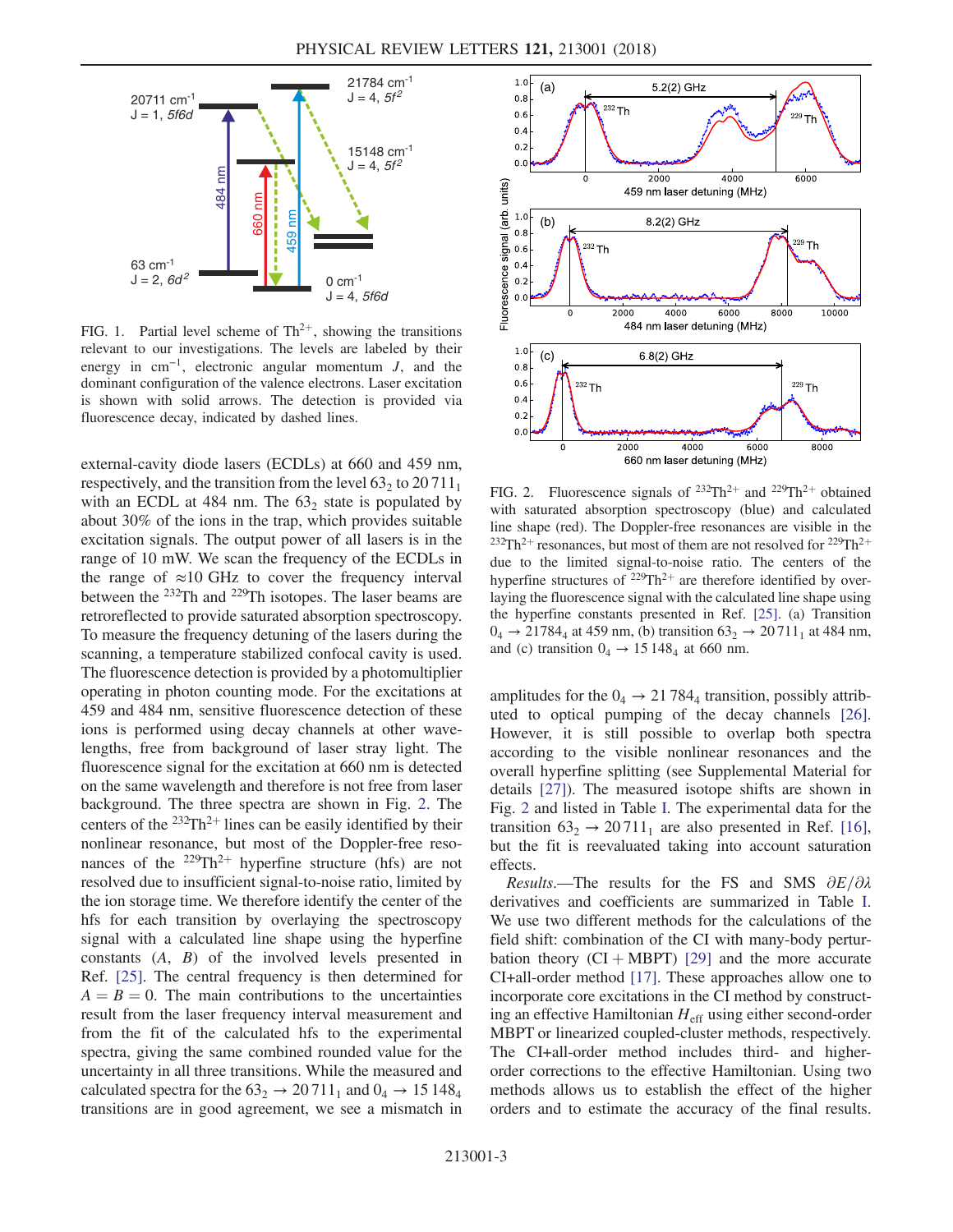| $\alpha$ $\beta$ is another than $\alpha$ is the set of the set of the function $\beta$ of $\beta$ is another the set of the set of $\alpha$<br>from Ref. [28] are given for reference. The differences between the $CI + all$ and $CI + MBPT$ values are given in the column labeled<br>"Diff.". The experimental IS values are given in column labeled "IS Expt.". |                |                                                 |                               |                               |       |                        |                               |                  |                        |        |                                                 |
|----------------------------------------------------------------------------------------------------------------------------------------------------------------------------------------------------------------------------------------------------------------------------------------------------------------------------------------------------------------------|----------------|-------------------------------------------------|-------------------------------|-------------------------------|-------|------------------------|-------------------------------|------------------|------------------------|--------|-------------------------------------------------|
|                                                                                                                                                                                                                                                                                                                                                                      |                |                                                 | Field shift                   |                               |       | Specific mass shift    |                               |                  |                        |        | IS Expt. $\delta \langle r^2 \rangle^{232,229}$ |
|                                                                                                                                                                                                                                                                                                                                                                      | Energy         |                                                 | $\partial E/\partial \lambda$ | $\partial E/\partial \lambda$ |       | $K_{\rm FS}$           | $\partial E/\partial \lambda$ | $K_{\text{SMS}}$ | $\delta \nu_{\rm SMS}$ |        |                                                 |
|                                                                                                                                                                                                                                                                                                                                                                      | Ref. [28].     | Electronic                                      | $CI+MBPT$                     | $CI + all$                    | Diff. | $CI + all$             | $CI + all$                    | $CI + all$       | $CI + all$             |        |                                                 |
| Ion                                                                                                                                                                                                                                                                                                                                                                  | $(cm^{-1})$    | configuration                                   | (a.u.)                        | (a.u.)                        | (%)   | (GHz/fm <sup>2</sup> ) | (a.u.)                        | (GHz/amu)        | (GHz)                  | (GHz)  | (fm <sup>2</sup> )                              |
| $Th^{2+}$                                                                                                                                                                                                                                                                                                                                                            | 63             | $6d^2$ ${}^3F_2$                                | $-0.000421 - 0.000372$ 13%    |                               |       | $-36.6$                | $-1.79$                       | $-6440$          | 0.364                  |        |                                                 |
|                                                                                                                                                                                                                                                                                                                                                                      | 20711          | $5f6d^{1}P_1$                                   | $-0.000667 - 0.0006473$       |                               |       | $-63.6$                | $-3.30$                       | $-11900$         | 0.672                  |        |                                                 |
|                                                                                                                                                                                                                                                                                                                                                                      | 29 300         | $5f^2$ ${}^3P_0$                                | $-0.000805 - 0.000854$ 6%     |                               |       | $-84.1$                | $-4.19$                       | $-15100$         | 0.853                  |        |                                                 |
| Transitions                                                                                                                                                                                                                                                                                                                                                          |                | $6d^2 - 5f6d^1P_1$                              | 0.000 247                     | $0.000274$ 10\%               |       | 27.0                   | 1.52                          | 5480             | $-0.309$               | 8.2(2) | 0.315(32)                                       |
|                                                                                                                                                                                                                                                                                                                                                                      |                | $5f6d - 5f^2$ ${}^3P_0$                         | $0.000138$ $0.00020834\%$     |                               |       | 20.4                   | 0.88                          | 3180             | $-0.180$               | 6.2(3) | 0.312(42)                                       |
| $Th^{2+}$                                                                                                                                                                                                                                                                                                                                                            | $\overline{0}$ | 5f6d ${}^{3}H_4$                                | $-0.000713 - 0.000698$ 2%     |                               |       | $-68.7$                | $-3.34$                       | $-12000$         | 0.678                  |        |                                                 |
|                                                                                                                                                                                                                                                                                                                                                                      | 15 148         | $5f^2 M_A$                                      |                               | $-0.000910$                   |       | $-89.5$                | $-4.47$                       | $-16100$         | 0.909                  |        |                                                 |
|                                                                                                                                                                                                                                                                                                                                                                      | 21784          | $5f^2~^3F_4$                                    | $-0.000813 - 0.000868$ 6%     |                               |       | $-85.5$                | $-4.31$                       | $-15550$         | 0.878                  |        |                                                 |
| Transitions                                                                                                                                                                                                                                                                                                                                                          |                | $5f6d - 5f^2$ $^3H_4$                           |                               | 0.000 212                     |       | 20.8                   | 1.14                          | 4100             | $-0.232$               | 6.8(2) | 0.338(44)                                       |
|                                                                                                                                                                                                                                                                                                                                                                      |                | $5f6d - 5f^2$ ${}^3F_4$ 0.000 100 0.000 170 41% |                               |                               |       | 16.8                   | 0.97                          | 3510             | $-0.198$               | 5.2(2) | 0.322(53)                                       |

 $17 122$   $5f6d^2 J = 3/2$   $-0.000360$   $-0.000322$   $12\%$   $-31.6$   $-3.69$   $-13300$   $0.751$ <br> $6d7s^2 - 5f6d^2$   $0.000932$   $0.000876$   $6\%$   $86.2$   $1.45$   $5240$   $-0.296$   $25.01(9)$   $0.294(17)$ 

Final  $0.299(15)$ 

Th<sup>+</sup> 0 6d7s<sup>2</sup>  $D_{3/2}$  0.000 572 0.000 555 3% 54.6 −2.24 −8090 0.457

<span id="page-3-0"></span>TABLE I. Field shift and specific mass shift calculations in Th<sup>+</sup> and Th<sup>2+</sup> transitions and the extraction of  $\delta \langle r^2 \rangle^{232,229}$ . Th<sup>+</sup> experimental value is from Ref. [\[13\]](#page-4-9). The isotopic shift for the transition  $5f6d - 5f^2$  3P<sub>0</sub> is taken from Ref. [\[16\]](#page-4-12). Experimental energies

The corresponding results for the derivatives are given in the columns labeled  $CI + MBPT$  and  $CI + all$ . The difference between these results gives an estimate of the uncertainty of our calculation, listed in the "Diff." column in percent. For the  $5f^2$  <sup>3</sup>H<sub>4</sub> state, the CI + MBPT approximation gives incorrect level mixing with the  $J = 4$  even states leading to a poor result for the IS.

Transition  $6d7s^2 - 5f6d^2$  0.000 932 0.000 876 6%

We note that we use a much larger set of the configurations in the CI calculation in comparison with Ref. [\[18\]](#page-4-23). The number of configurations was increased to ensure negligible numerical uncertainty in the CI calculation.

The SMS in gigahertz is listed in the  $\delta\nu_{\rm SMS}$  column. The SMS is  $3\% - 4\%$  of the total IS in two Th<sup>2+</sup> transitions of interest but only 1% for the  $Th<sup>+</sup>$  transition listed in Table [I](#page-3-0). Taking into account that the SMS is small, we calculate it only in the CI+all-order approximation. We roughly estimate its uncertainty as the difference of the one-electron SMS for averaged  $6d - 5f$  difference (-0.366 GHz) and final CI+all-order values. Thus, the uncertainties for the  $6d^2 - 5f6d$  Th<sup>2+</sup> and  $6d7s^2 - 5f6d^2$  Th<sup>+</sup> transitions are ∼20%.

The value of  $\delta \langle r^2 \rangle^{232,229}$  is extracted by combining experimental and theoretical values according to Eq. [\(6\)](#page-1-2). The theoretical result for the  $6d7s^2 - 5f6d^2$  transition in the  $Th<sup>+</sup>$  ion is more accurate, the uncertainty being about 6%, because the FS shifts the levels in opposite directions. As a result, there is no cancellation between upper and lower levels field shifts, leading to higher accuracy in this case. We estimate the uncertainty in the  $6d^2$   $\frac{3F_2}{ }$  – 5f6d  $P_1$  IS in Th<sup>2+</sup> to be 10% based on the difference of the  $CI + MBPT$  and  $CI + all-order$  results. In the other three cases, this procedure is expected to significantly overestimate the uncertainty due to the poor approximation given by the  $CI + MBPT$  method. Therefore, we use the absolute uncertainty in the FS constant,  $2.7 \text{ GHz}/\text{fm}^2$ , for the  $6d^2$  <sup>3</sup> $F_2$  – 5*f* 6*d* <sup>1</sup> $P_1$  transition as the uncertainty for the other three Th<sup>2+</sup>  $6d - 5f$  transitions.

The final value is the weighted average of the two results obtained (i) using the experimental value from this work for the  $6d^2 - 5f6d$  transition in Th<sup>2+</sup> and (ii) using the experimental result [\[13\]](#page-4-9) for the  $6d7s^2 - 5f6d^2$  transition in  $Th^+$ . The weights are calculated as the inverse of the squares of the uncertainties in the  $\delta \langle r^2 \rangle^{232,229}$  values. Only the CI+all-order values are used to extract  $\delta\langle r^2 \rangle$  while the  $CI + MBPT$  results were used for an estimate of uncertainties only. The final uncertainty is dominated by the theoretical uncertainty. The  $\delta \langle r^2 \rangle$  values obtained from all other transitions are in agreement with the final result well within the uncertainty.

The final result is  $\delta \langle r^2 \rangle^{232,229} = 0.299(15)$  fm<sup>2</sup>. This result is in a good agreement with the present value  $0.33(5)$  fm<sup>2</sup> [\[13\]](#page-4-9) but is 3 times more accurate. A compilation of data on nuclear ground state charge radii [\[30\]](#page-4-24) gives  $\delta \langle r^2 \rangle^{232,229} = 0.334(8)$  fm<sup>2</sup>, relying on Ref. [\[13\]](#page-4-9) as reference data for thorium, combined with a fit over isotopic sequences of other elements.

We can now give an updated value for the mean-square radius change between <sup>229</sup>Th and its low-lying isomer <sup>229m</sup>Th, since it is derived from  $\delta \langle r^2 \rangle^{232,229}$  and the ratio of the isomeric line shift and the isotopic shift between